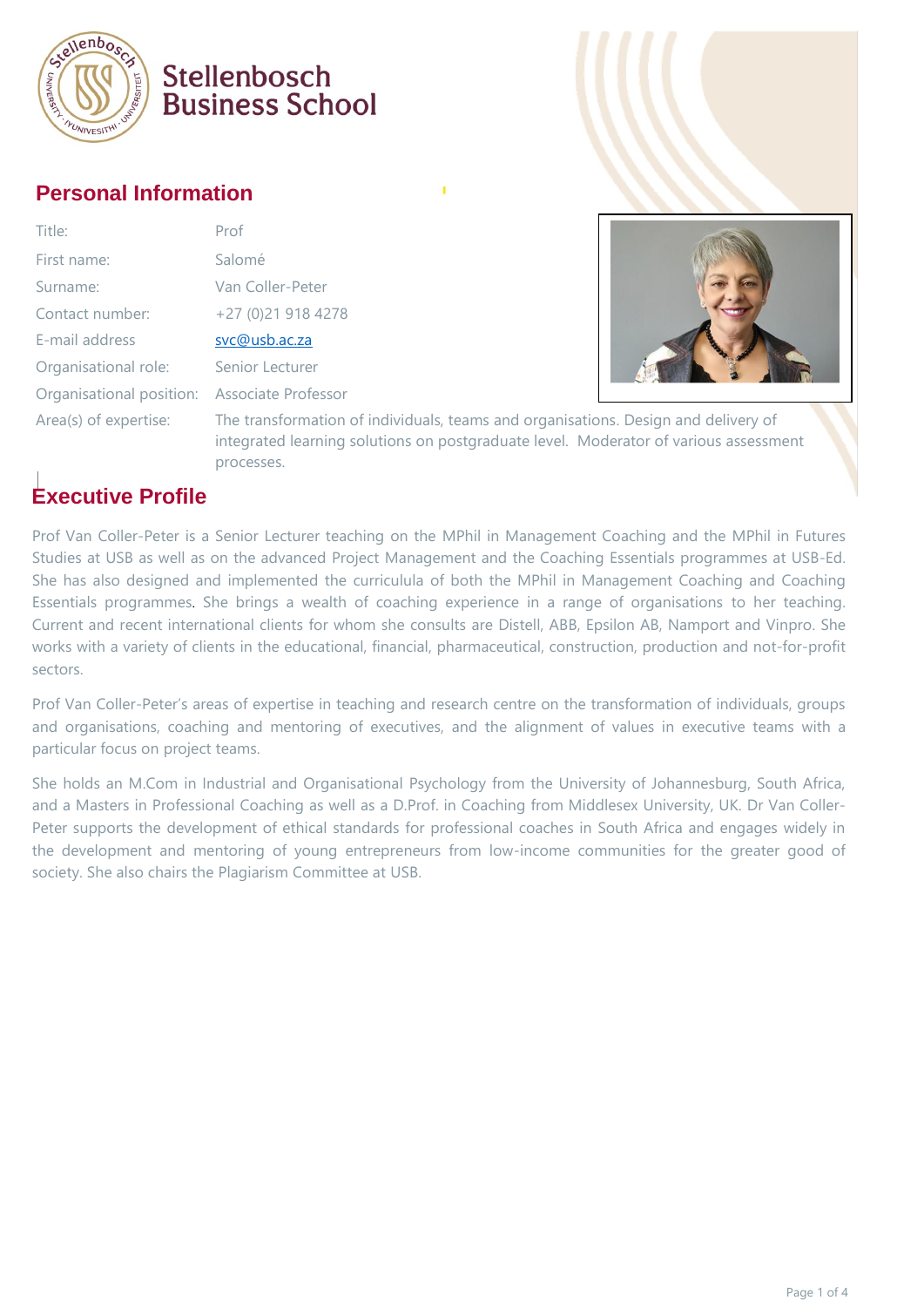

## Stellenbosch **Business School**

#### **Education**

| Year | <b>Degree</b> | <b>Field of Study</b>                       | <b>University</b>           | <b>Country</b> |
|------|---------------|---------------------------------------------|-----------------------------|----------------|
| 2008 | PhD           | Coaching                                    | Middlesex University        | <b>UK</b>      |
| 2005 | MCoaching     | <b>Professional Coaching</b>                | <b>Middlesex University</b> | UK             |
| 1986 | <b>MCom</b>   | Industrial and Organisational<br>Psychology | University of Johannesburg  | South Africa   |

#### **Membership of Professional and Scientific Organisations**

#### **Organisation**

COMENSA (Coaches and Mentors of South Africa): Formed part of the original team that set up the standards of competence as well as the ethical guidelines for COMENSA

Supports COMENSA in the continued development of ethical standards for professional coaches

Associate of the Global Coaches Network

Industrial Psychologist registered with the Health Professions Council of South Africa (HPCSA)

Internationally qualified Professional Coach

#### **Academic and Professional Experience**

| <b>Commencement End date</b><br>date |         | <b>Position</b>                                             | <b>Institution</b>                                   | <b>Country</b> |
|--------------------------------------|---------|-------------------------------------------------------------|------------------------------------------------------|----------------|
| 2019                                 | To date | Associate Professor:<br><b>Management Coaching</b>          | University of Stellenbosch<br><b>Business School</b> | South Africa   |
| 2015                                 | 2018    | Head of Programme: MPhil in<br>Management Coaching          | University of Stellenbosch<br><b>Business School</b> | South Africa   |
| 2009                                 | 2014    | Lecturer and Programme<br>Manager                           | University of Stellenbosch<br><b>Business School</b> | South Africa   |
| 2008                                 | 2010    | Leadership Coach                                            | Centre for Creative<br>Leadership, Brussels          | Belgium        |
| 2005                                 | To date | Programme Manager,<br>Certificate in Management<br>Coaching | USB-ED                                               | South Africa   |
| 2005                                 | To date | Learning process facilitator                                | USB-ED                                               | South Africa   |
| 1988                                 | To date | CEO                                                         | Coach South Africa                                   | South Africa   |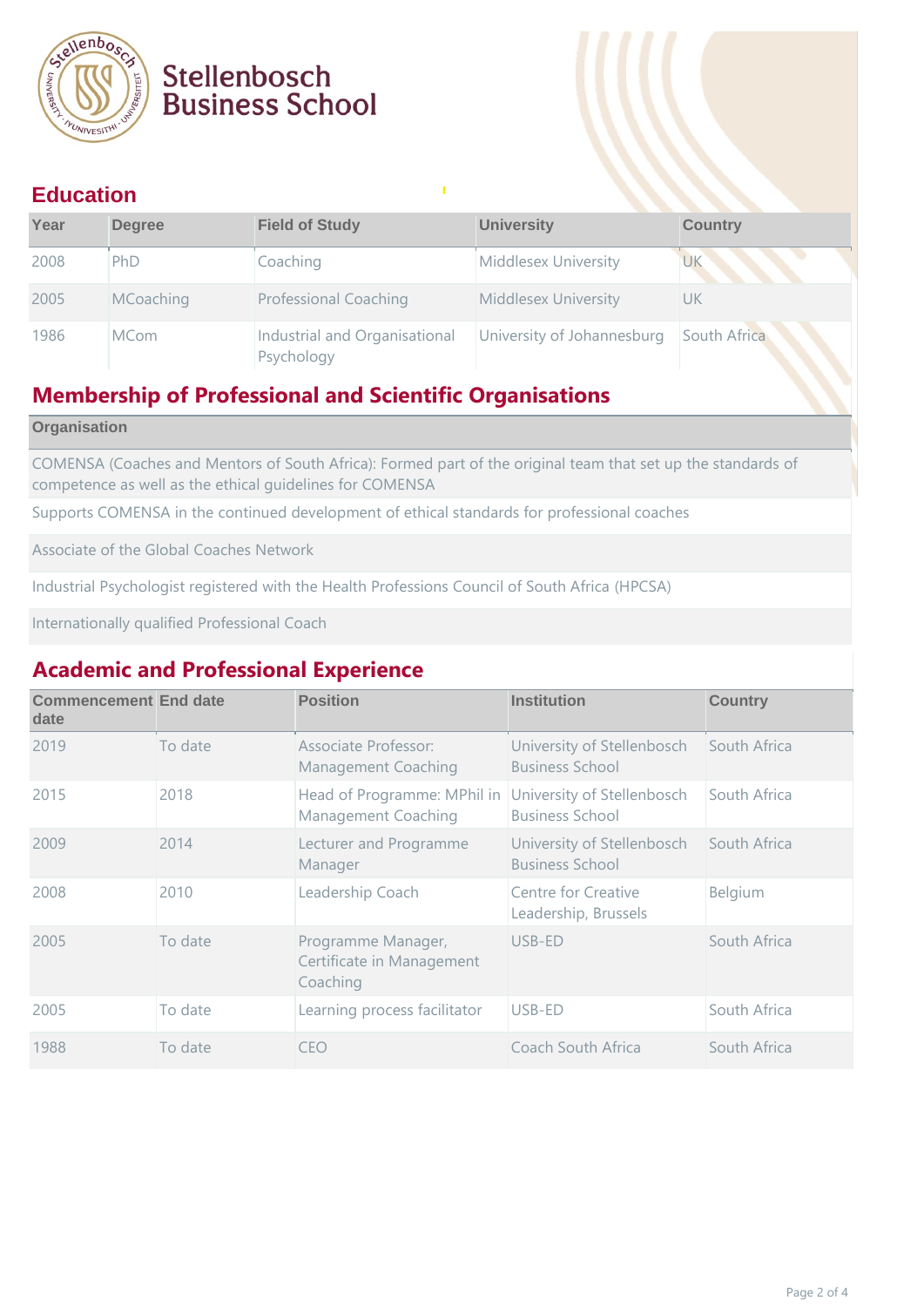

# Stellenbosch<br>Business School

| <b>Research</b>                                                                                                                              |                                                          |                                                                                                                                                            |                         |  |
|----------------------------------------------------------------------------------------------------------------------------------------------|----------------------------------------------------------|------------------------------------------------------------------------------------------------------------------------------------------------------------|-------------------------|--|
| <b>Title</b>                                                                                                                                 | Author(s)                                                | <b>Publication</b>                                                                                                                                         | <b>Publication date</b> |  |
| <b>Chapter in Book</b>                                                                                                                       |                                                          |                                                                                                                                                            |                         |  |
| Aligning student and supervisor<br>perspectives of research<br>challenges                                                                    | Van Coller-Peter, S,<br>Albertyn, R &<br>Morrison, J     | In Fourie-Malherbe, M, Albertyn, RM,<br>Aitchison, C & Eli Bitzer (eds.),<br>Postgraduate Supervision: Future foci<br>for the knowledge society, Sun Media | 2016                    |  |
| <b>Conference Paper</b>                                                                                                                      |                                                          |                                                                                                                                                            |                         |  |
| Developing leaders with coaching<br>skills for inclusive development                                                                         | Aiken, D & Van Coller-<br>Peter, S                       | USB/Bath/EFMD Conference,<br>Stellenbosch, South Africa                                                                                                    | 2017                    |  |
| Supervisor or superhuman:<br>Contrasting views and implications<br>for researcher development                                                | Albertyn, RM, Van<br>Coller-Peter, S &<br>Morrison, JM   | Higher Education Conference,<br>Amsterdam, Netherlands                                                                                                     | 2016                    |  |
| The changing face of research<br>education and postgraduate<br>supervision: Aligning student and<br>supervisor perspectives of<br>challenges | Albertyn, RM, Van<br>Coller-Peter, S &<br>Morrison, JM   | 5th Biennial Conference on Research<br>into Postgraduate Supervision, SU<br>Centre for Higher and Adult<br>Education, Stellenbosch, South Africa           | 2015                    |  |
| Congratulations on your<br>promotion! Now what?<br>Developing leaders by supporting<br>their transitions into senior<br>positions            | Albertyn, RM,<br>Terblanche, N & Van<br>Coller-Peter, S  | Social Sciences for Development<br>Conference, Stellenbosch University,<br>Stellenbosch, South Africa,                                                     | 2015                    |  |
| Researcher development in a<br>changing higher education<br>context: Supervisor and student<br>perspectives of research<br>challenges        | Albertyn, RM, Van<br>Coller-Peter, S &<br>Morrison, JM   | Stellenbosch University Scholarship<br>of Teaching and Learning<br>Conference, Stellenbosch, South<br>Africa                                               | 2015                    |  |
| <b>Journal Article</b>                                                                                                                       |                                                          |                                                                                                                                                            |                         |  |
| Coaching the development of<br>leaders' awareness of integrity                                                                               | Van der Walt, L &<br>Van Coller-Peter, S                 | South African Journal of Business<br>Management 51(1):a1943                                                                                                | 2020                    |  |
| How coaching aligns the<br>psychological contract between<br>the young millennial professional<br>and the organisation                       | Solomon, C, &<br>Van Coller-Peter, S                     | SA Journal of Human Resource<br>Management                                                                                                                 | 2019                    |  |
| A guiding framework for multi-<br>stakeholder contracting in<br>executive coaching                                                           | Burger, Z, &<br>Van Coller-Peter, S                      | SA Journal of Human Resource<br>Management                                                                                                                 | 2019                    |  |
| Using transformative transition<br>coaching to support leaders<br>during career transitions African<br>journal of business ethics            | Terblanche, N,<br>Albertyn, RM, &<br>Van Coller-Peter, S | African Journal of Business Ethics                                                                                                                         | 2018                    |  |
| Developing leaders by supporting<br>their transitions into senior<br>positions                                                               | Terblanche, N,<br>Albertyn, RM, &<br>Van Coller-Peter, S | South African Journal of Business<br>Management                                                                                                            | 2018                    |  |